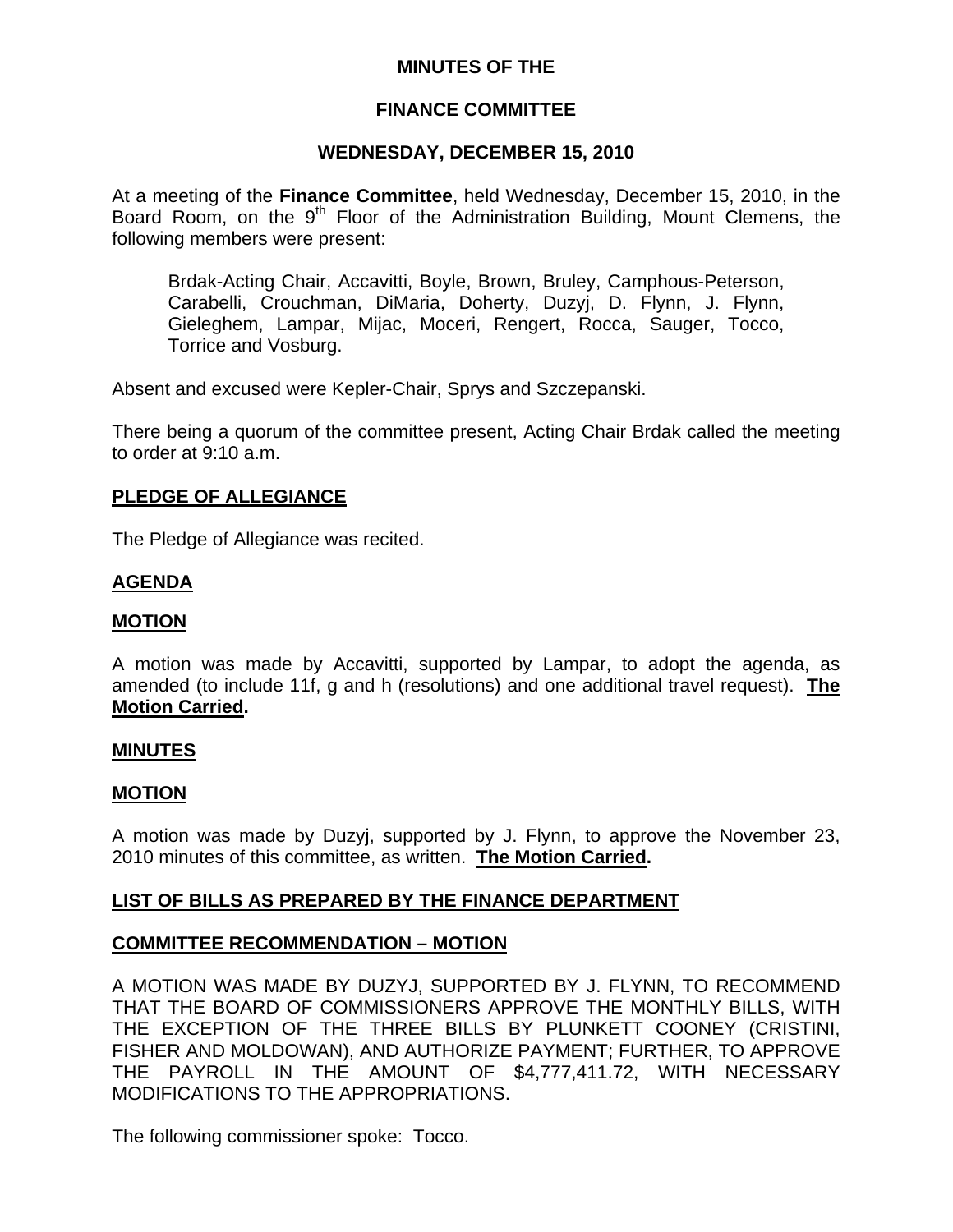Acting Chair Brdak asked to postpone this until Corporation Counsel was present. There were no objections.

# **AWARD OF BID FOR LAKE ST. CLAIR COASTAL MARSHLAND RESTORATION PROJECT**

### **COMMITTEE RECOMMENDATION – MOTION**

A MOTION WAS MADE BY BROWN, SUPPORTED BY CARABELLI, TO RECOMMEND THAT THE BOARD OF COMMISSIONERS AWARD THE BID FOR THE LAKE ST. CLAIR COASTAL MARSHLAND RESTORATION PROJECT TO ASTI ENVIRONMENTAL FROM BRIGHTON, MICHIGAN; FUNDING IS AVAILABLE FROM AN EPA GRANT FOR APPROXIMATELY \$1.5 MILLION GIVEN TO MACOMB COUNTY FOR THE GREAT LAKES RESTORATION INITIATIVE.

The following commissioner spoke: Carabelli.

### **MOTION**

A motion was made by D. Flynn, supported by Boyle, to postpone until tomorrow's Full Board meeting.

The following commissioner spoke: Brown.

Acting Chair Brdak called for a vote on the motion and **The Motion Carried.** 

### **CONTINUATION OF LIST OF BILLS AS PREPARED BY THE FINANCE DEPARTMENT**

Commissioner Tocco asked questions of George Brumbaugh.

### **AMENDMENT**

A MOTION WAS MADE BY ROCCA, SUPPORTED BY J. FLYNN, TO POSTPONE THE THREE BILLS FROM PLUNKETT & COONEY UNTIL TOMORROW'S FULL BOARD MEETING (Cristini v Macomb County, et al v. City of Warren, Police Department for the City of Warren, County of Macomb, Eric Smith, et al; Fisher, Marc v County of Macomb, et al and Jeffrey Michael Moldowan v City of Warren, Police Department for the City of Warren, County of Macomb, Eric Smith, et al.).

The following commissioners spoke: Bruley, DiMaria and Doherty.

A ROLL CALL VOTE WAS TAKEN ON THE AMENDMENT AS FOLLOWS:

VOTING YES WERE BRDAK, BROWN, CAMPHOUS-PETERSON, CARABELLI, CROUCHMAN, DOHERTY, D. FLYNN, J. FLYNN, GIELEGHEM, LAMPAR, MIJAC, MOCERI, RENGERT, ROCCA, TOCCO, VOSBURG AND BRULEY. THERE WERE 17 "YES" VOTES.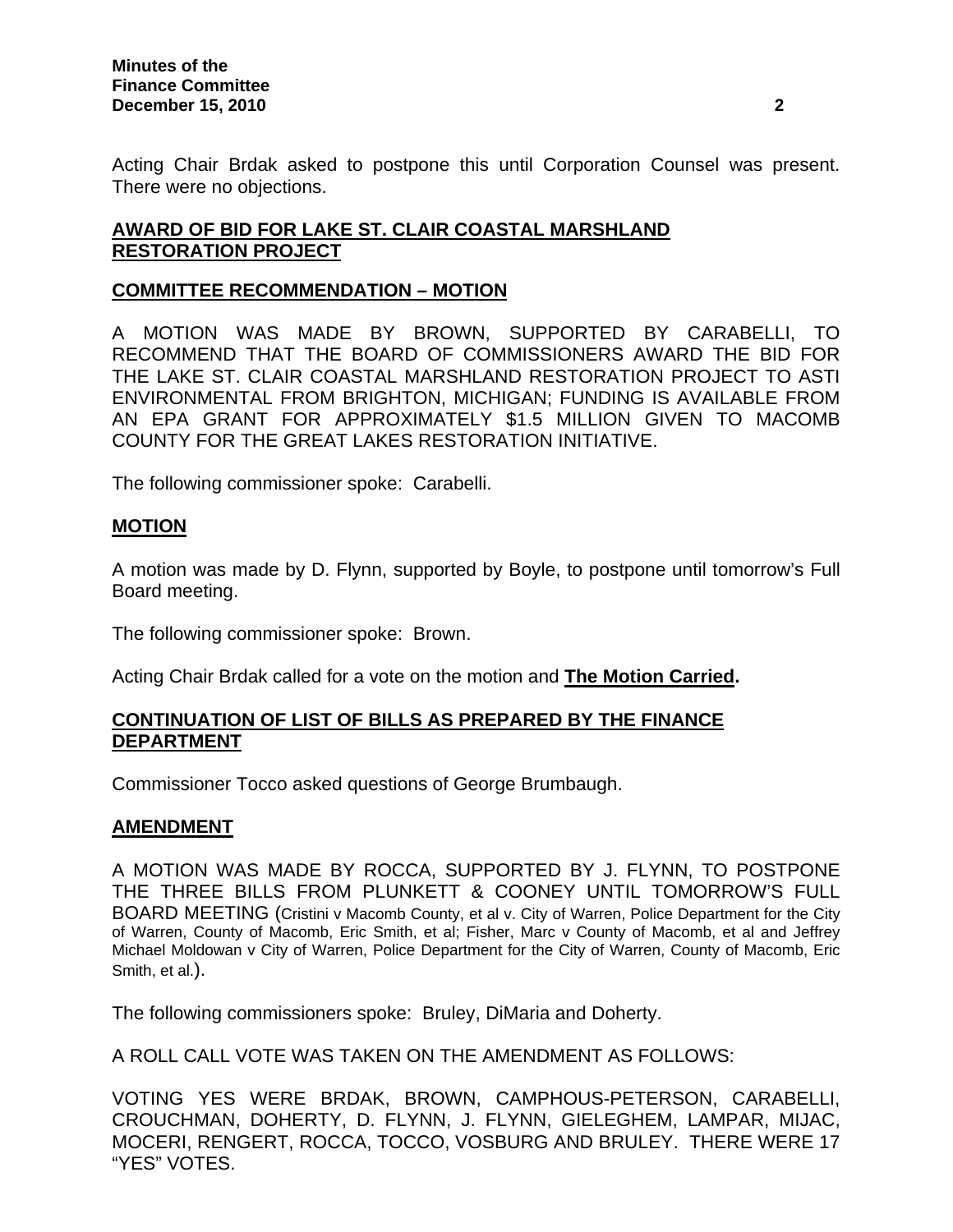VOTING NO WERE ACCAVITTI, BOYLE, DiMARIA, DUZYJ AND SAUGER. THERE WERE 5 "NO" VOTES.

### **THE MOTION CARRIED.**

The following commissioner spoke: Crouchman.

Acting Chair Brdak called for a vote on the motion, as amended, and **THE MOTION CARRIED.** 

### **2010 EQUALIZATION STUDY**

### **MOTION**

A motion was made by Camphous-Peterson, supported by Carabelli, to receive and file the 2010 Equalization Study as submitted by the Equalization Department.

The following commissioners spoke: Brown, Carabelli, Vosburg and Gieleghem.

Acting Chair Brdak called for a vote on the motion and **The Motion Carried.** 

### **ASSIGNMENT OF AGREEMENT FOR TITLE COMMITMENTS WITH GRECO TITLE COMPANY FOR TAX REVERSION PROJECT**

### **COMMITTEE RECOMMENDATION – MOTION**

A MOTION WAS MADE BY DOHERTY, SUPPORTED BY CAMPHOUS-PETERSON, TO RECOMMEND THAT THE BOARD OF COMMISSIONERS APPROVE ASSIGNMENT OF AGREEMENT FOR TITLE COMMITMENTS WITH GRECO TITLE COMPANY (TAX REVERSION PROJECT). **THE MOTION CARRIED.** 

### **TRAVEL REQUESTS**

Acting Chair Brdak noted a correction to the Sheriff Department travel request for Macomb Community College and said it should be marked personal vehicle instead of airplane.

### **MOTION**

A motion was made by Camphous-Peterson, supported by Sauger, to approve the travel requests, as submitted. **The Motion Carried**.

### **ADOPTION OF RESOLUTIONS**

Acting Chair Brdak noted that 11h is being offered by Torrice. He also requested the addition of a resolution for Judge Donald Miller (offered by Carabelli). Commissioner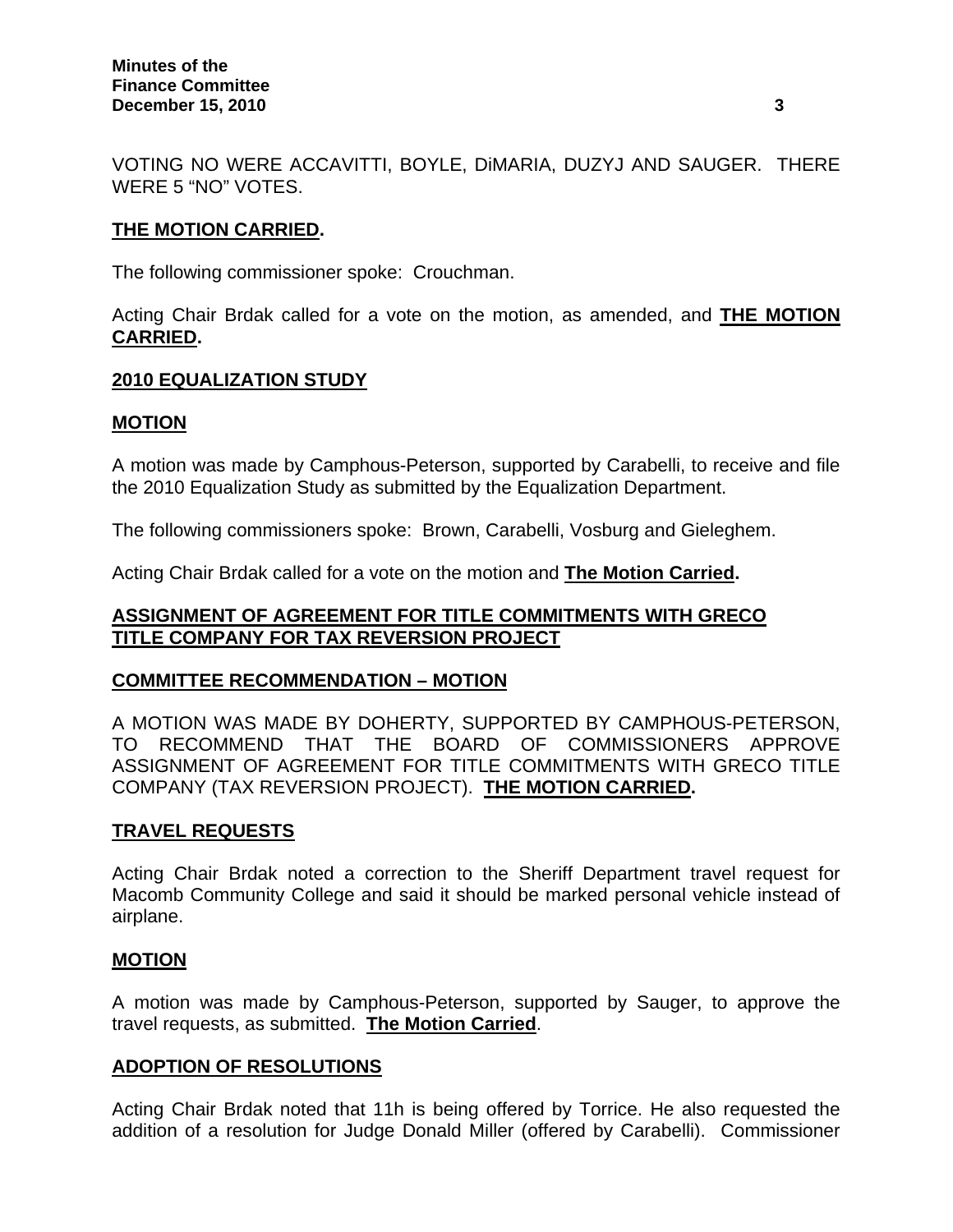Duzyj requested including a resolution for Judge Sheila Miller. There were no objections.

Commissioner Bruley requested separation of 11a and c.

### **COMMITTEE RECOMMENDATION – MOTION**

A MOTION WAS MADE BY DiMARIA, SUPPORTED BY DUZYJ, TO RECOMMEND THAT THE BOARD OF COMMISSIONERS ADOPT THE FOLLOWING RESOLUTIONS:

COMMENDING PETER TORRICE FOR 40 YEARS OF PRACTICING MEDICINE IN MACOMB COUNTY **(OFFERED BY TORRICE)**;

COMMENDING BARBARA TORRICE FOR 25 YEARS AS AN ELEMENTARY SCHOOL TEACHER **(OFFERED BY TORRICE)**;

COMMENDING MICHAEL BLOMQUIST FOR HIS YEARS OF COMMUNITY SERVICE IN MACOMB COUNTY **(OFFERED BY TORRICE)**;

COMMENDING JUDGE ANTONIO VIVIANO – RETIREMENT FROM CIRCUIT COURT **(OFFERED BY CARABELLI)**;

COMMENDING JUDGE JAMES BIERNAT – RETIREMENT FROM CIRCUIT COURT **(OFFERED BY CARABELLI)**;

COMMENDING DR. STEVEN GREKIN – 16 YEARS OF PRACTICING MEDICINE **(OFFERED BY TORRICE)**;

COMMENDING JUDGE DONALD MILLER – RETIREMENT FROM CIRCUIT COURT **(OFFERED BY CARABELLI)** AND

COMMENDING JUDGE SHEILA MILLER – RETIREMENT FROM DISTRICT COURT **(OFFERED BY BOARD CHAIR)**.

### **THE MOTION CARRIED.**

 $\underline{A}$ 

### **COMMITTEE RECOMMENDATION – MOTION**

A MOTION WAS MADE BY CARABELLI, SUPPORTED BY VOSBURG, TO RECOMMEND THAT THE BOARD OF COMMISSIONERS ADOPT RESOLUTIONS COMMENDING COMMISSIONERS FRANK ACCAVITTI, MICHAEL BOYLE, BRIAN BRDAK, EDWARD BRULEY, DANA CAMPHOUS-PETERSON, WILLIAM CROUCHMAN, SUSAN DOHERTY, ANDREY DUZYJ, JOAN FLYNN, PAUL GIELEGHEM, IRENE KEPLER, KEN LAMPAR, ROBERT MIJAC, KEITH RENGERT,